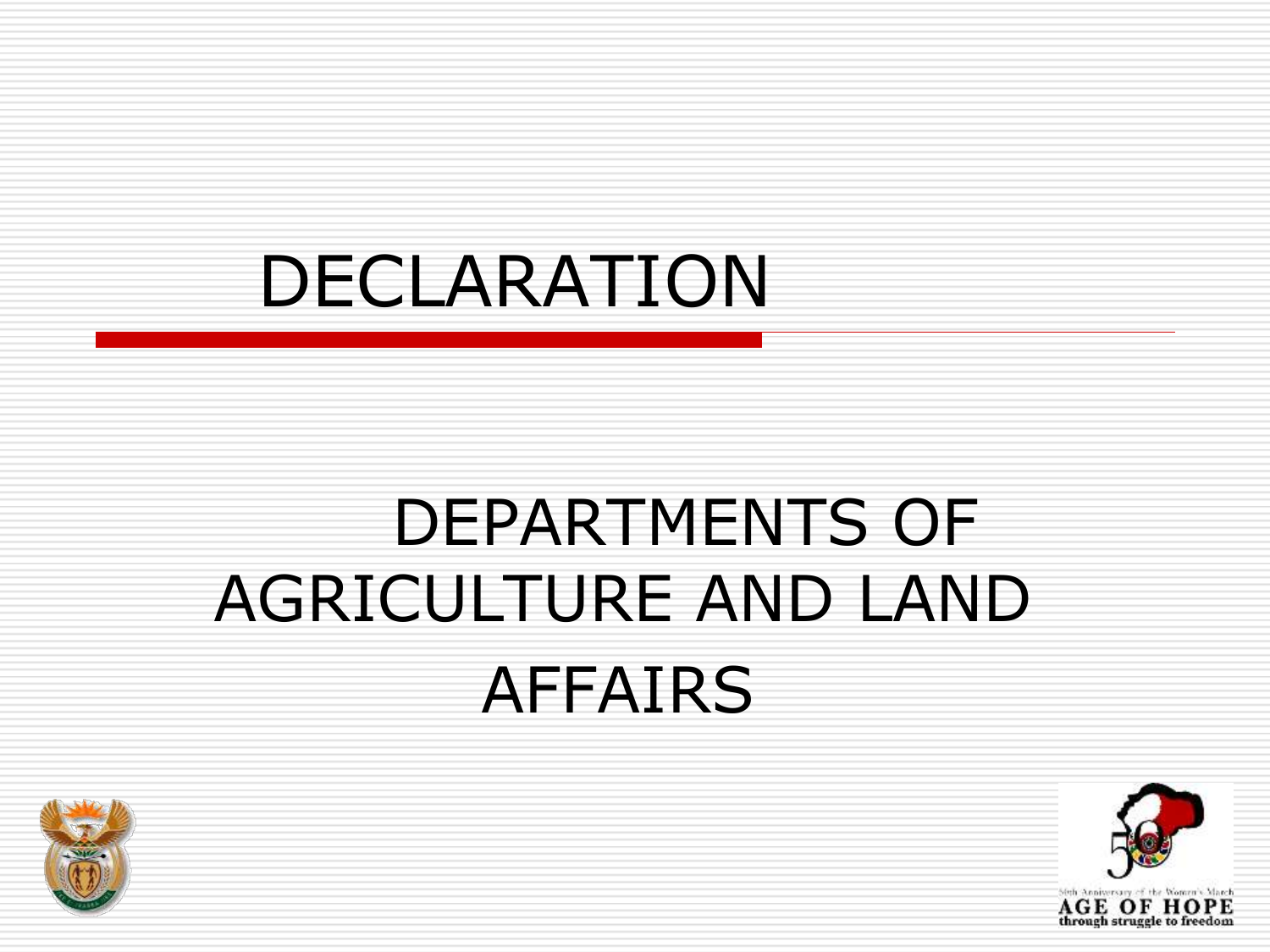### Declaration cont...

"We, the Rural South African Women, united in our diversity, declare that there shall be no more denial of access to land and agrarian reforms. As women gathered here we say no to gender bias, to discriminatory customary laws, exploitation and biased agenda of agrarian reform." As stipulated on the Beijing Platform of Action. In the areas of: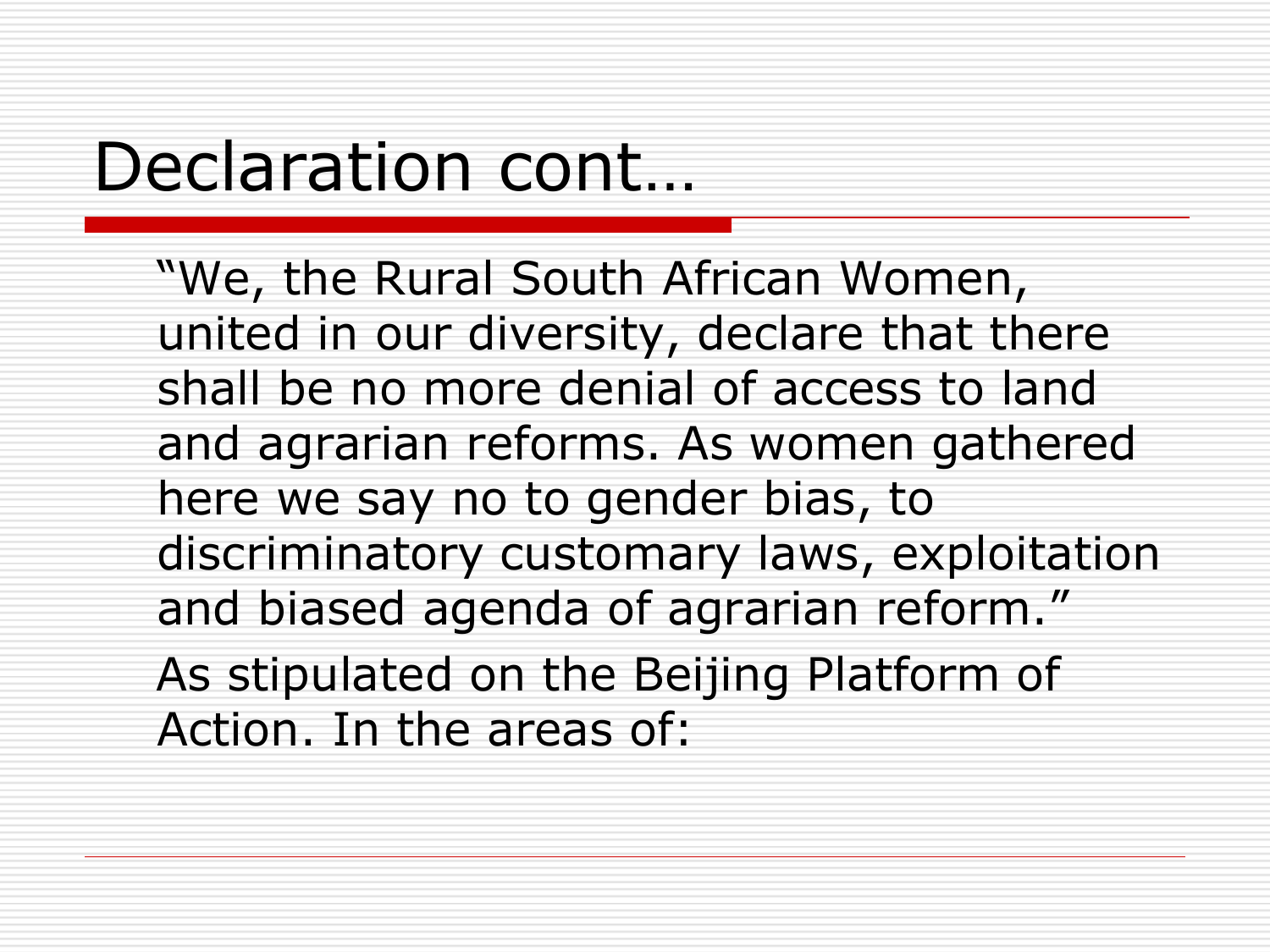### Declaration cont...

- 1. Women and Agriculture
- 2. Women and Farms
- 3. Women on Land
- 4. Women and Food Security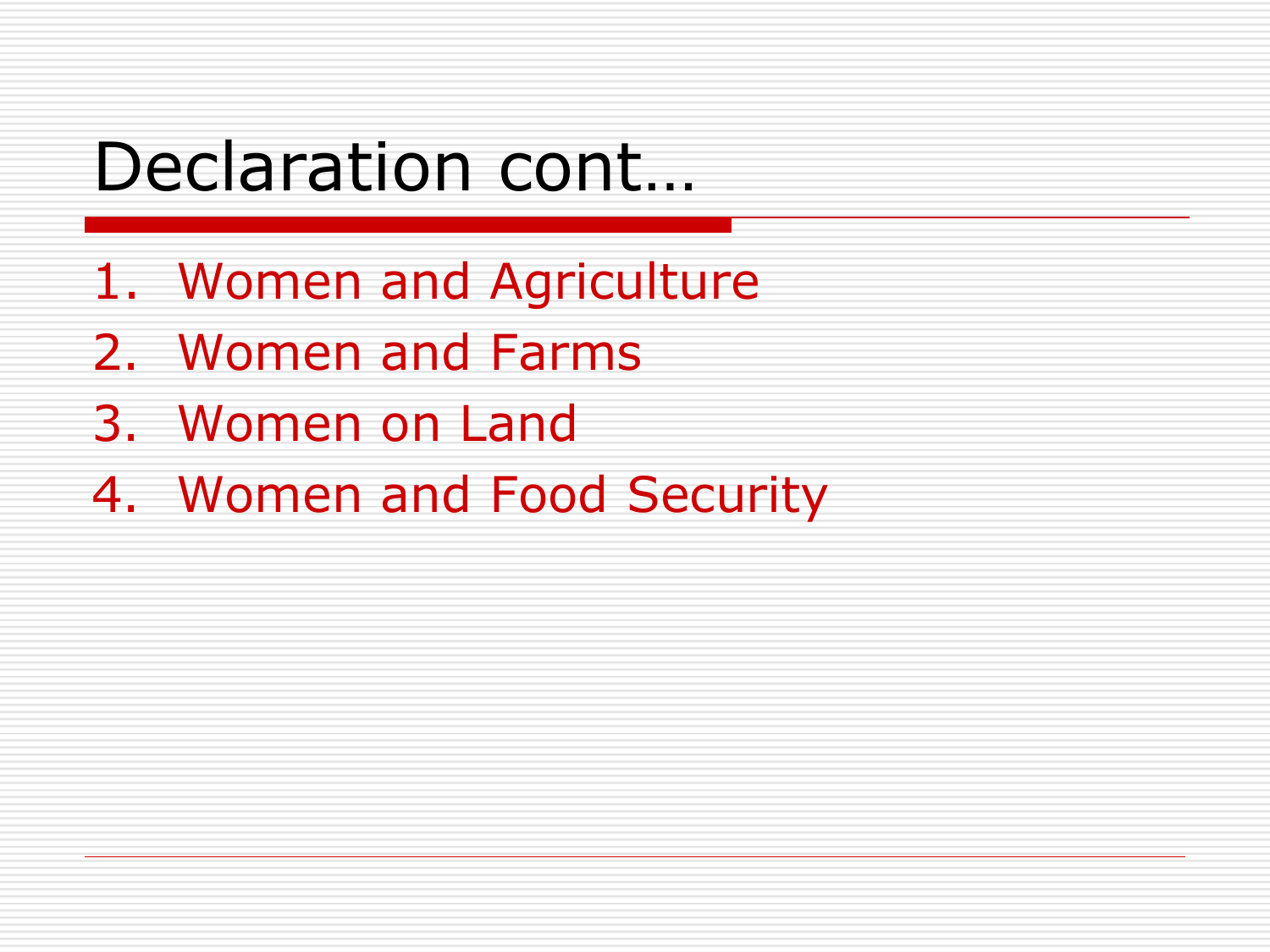### Declaration cont...

- $\Box$  In this message we draw the attention of the office of the Minister to the upcoming points as unique features for its consideration for Rural Women in Development.
- $\Box$  We avail ourselves as participants in all the opportunities emerging in at the summit and to do what needs to be done for furthering the women development agenda of Rural Development.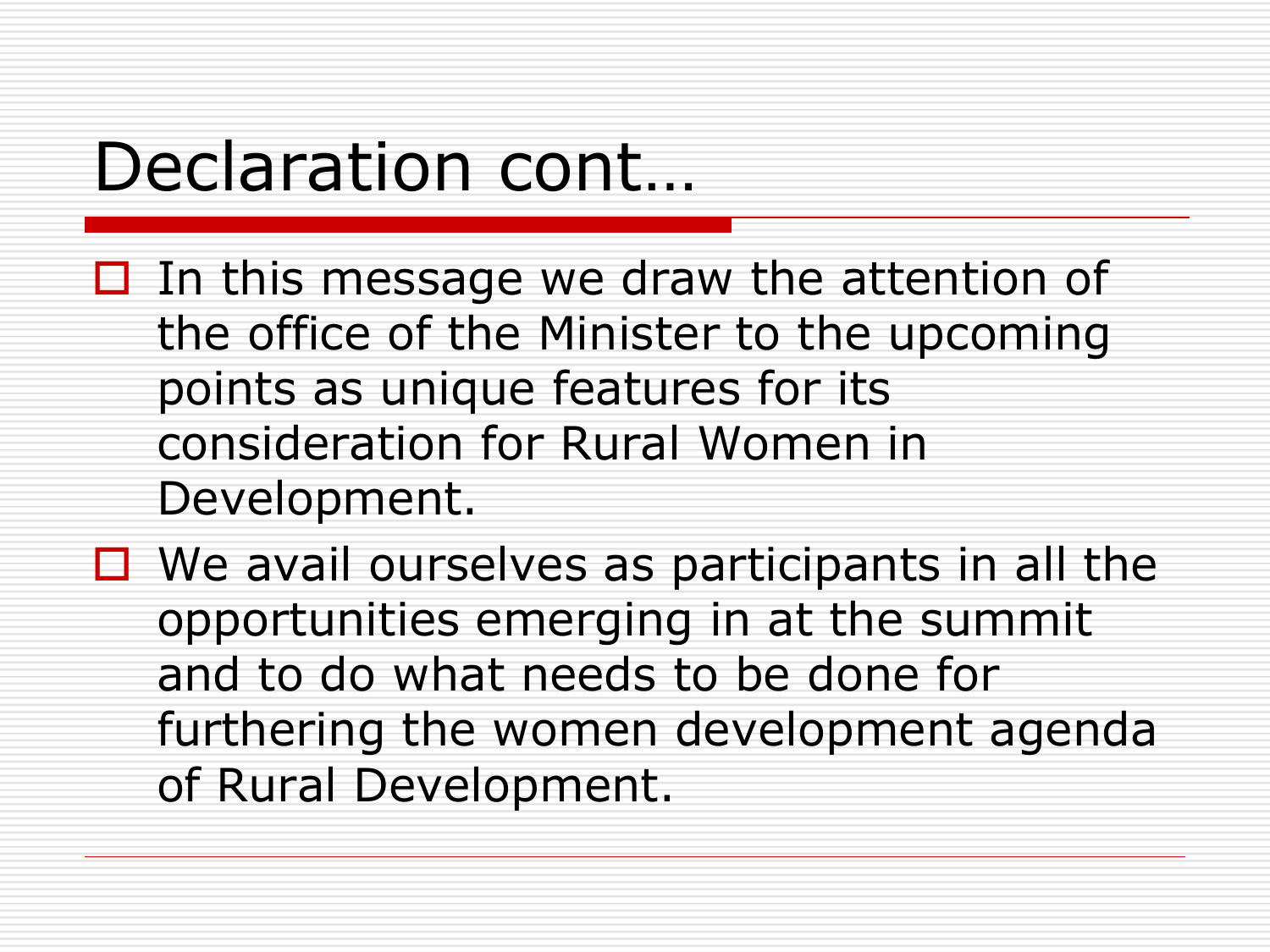## Issues: Women and Agriculture

- $\Box$  Lack of access to agrarian policies
- $\Box$  WARD to be strictly representing women in Land and **Agriculture**
- □ Lack of communication between Department of Agriculture and Land Affairs
- $\Box$  Department should not give money without training women and educate them how to utilize it
- Implementation of Gender policies regarding Land and agriculture
- $\Box$  Department of Agriculture to support and commit in supporting rural women through of WARD
- $\Box$  Ministry to be a central point of operating WARD
- $\Box$  Both Departments to talk to agrarian reform
- $\Box$  The Department of Agriculture to establish a gender focal desk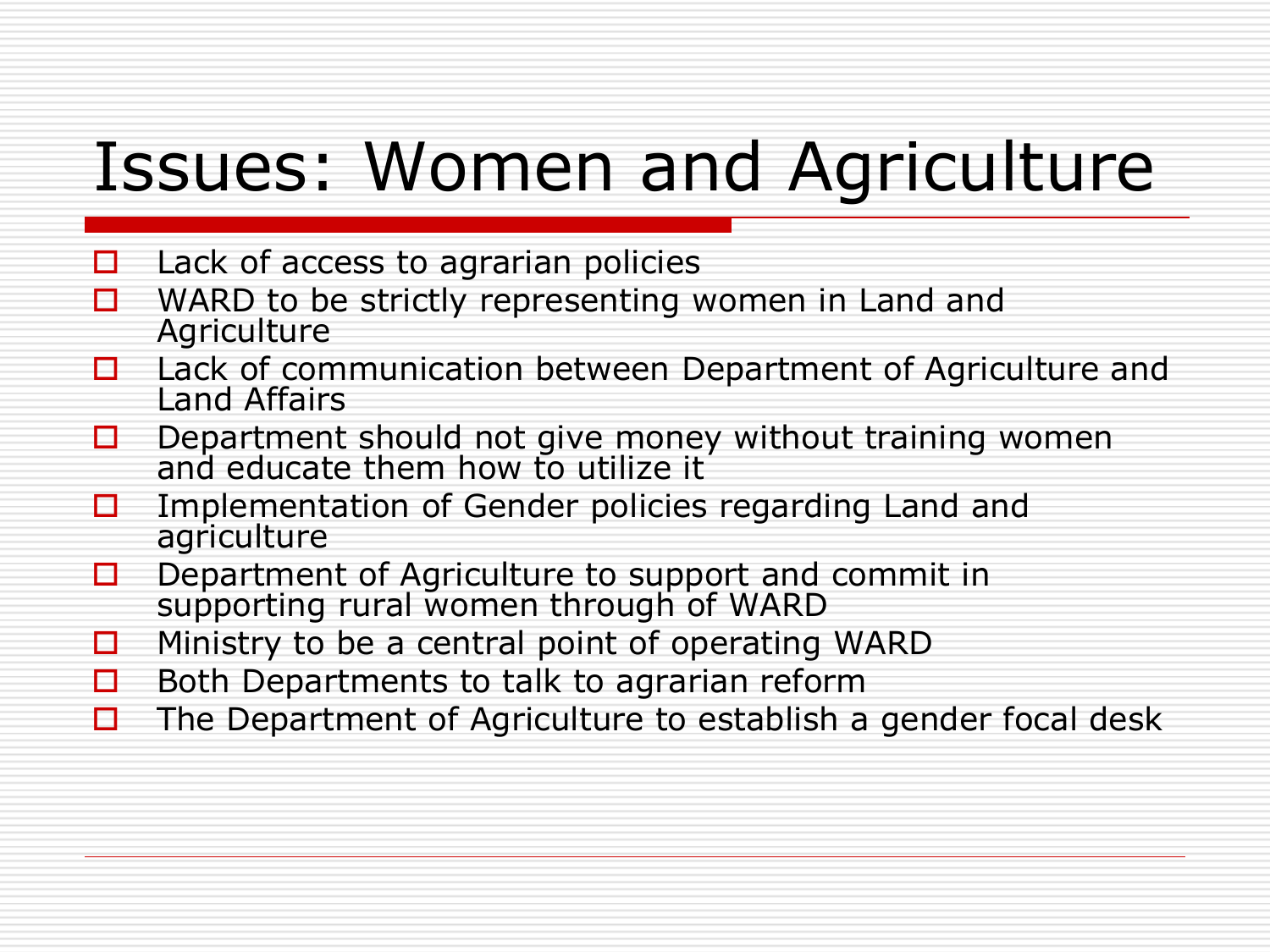### Issues: Women on Farms

- Lack of access to information
- $\Box$  Violence against Women and Girls
- $\Box$  Abuse of human rights
- Creation of specific programs to empower women on farms
- $\Box$  The rights of women in terms of Land Tenure Act and Extension of Security Tenure Act
- $\Box$  Challenges facing women on farms are not being addressed
- $\Box$  Eviction of farm workers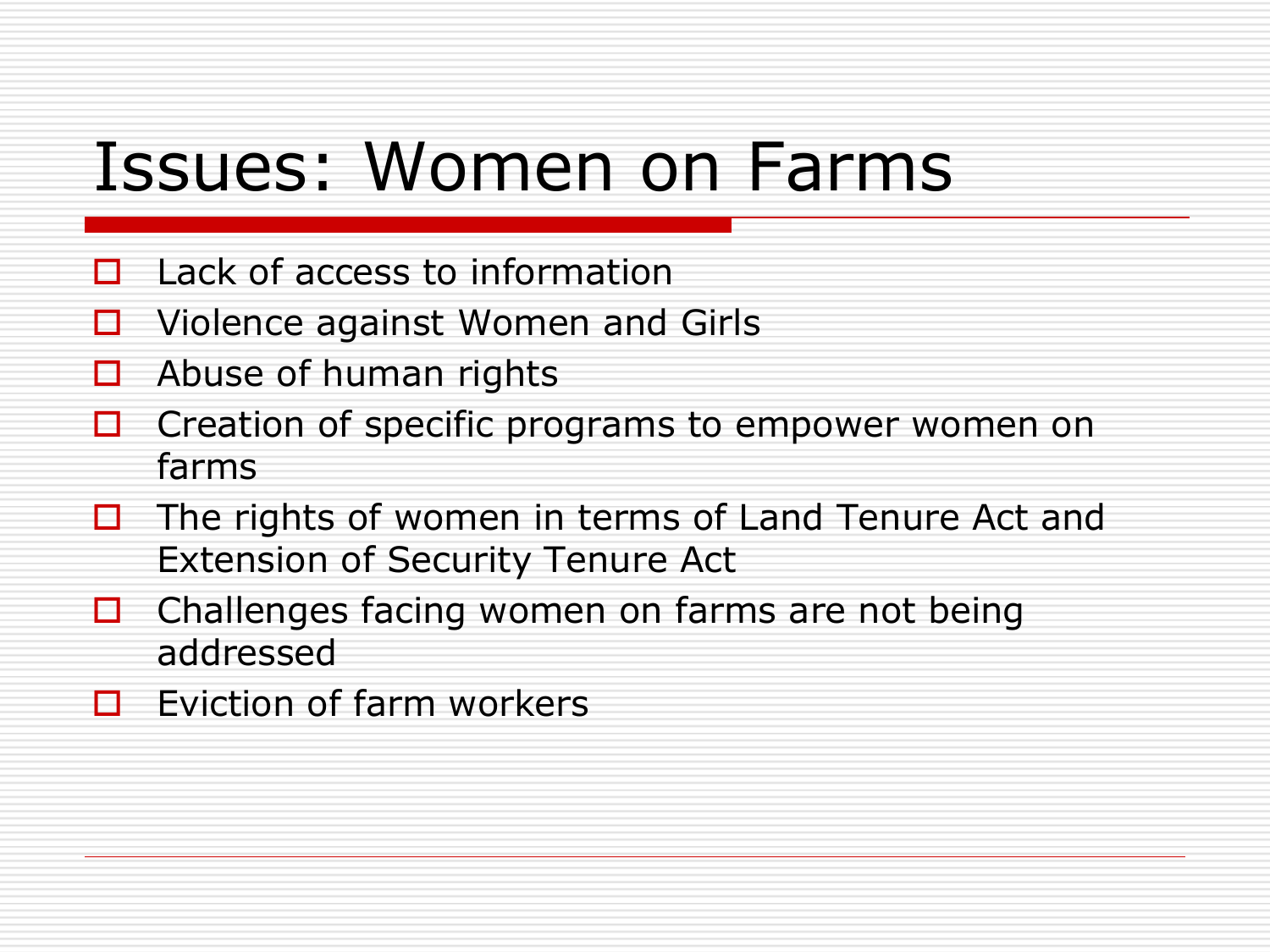#### Issues:Women and Land

- **Lack of Access to Land and Agricultural initiatives**
- **Information and communication strategies in terms of land claims**
- **Lack of access to credit**
- **Ministry to address the issue of ownership of land by foreigners specifically in the Western Cape and other coastal areas**
- **Ministry to look into the repossession of Land and deal with it**
- **Cultural practices and traditions bar women's ownership of land and other property**
- **Lack of opportunities for furthering the Land development agenda**
- **Rural women to be involved and contribute to in policy formulation and implementation of land reform**
- **Lack means of policy implementation.**
- **Means for strengthening Partnership between Government and Civil Society**
- **Creating a supportive mechanisms for women only programs**
- **Restitution Act is too complicated for rural women**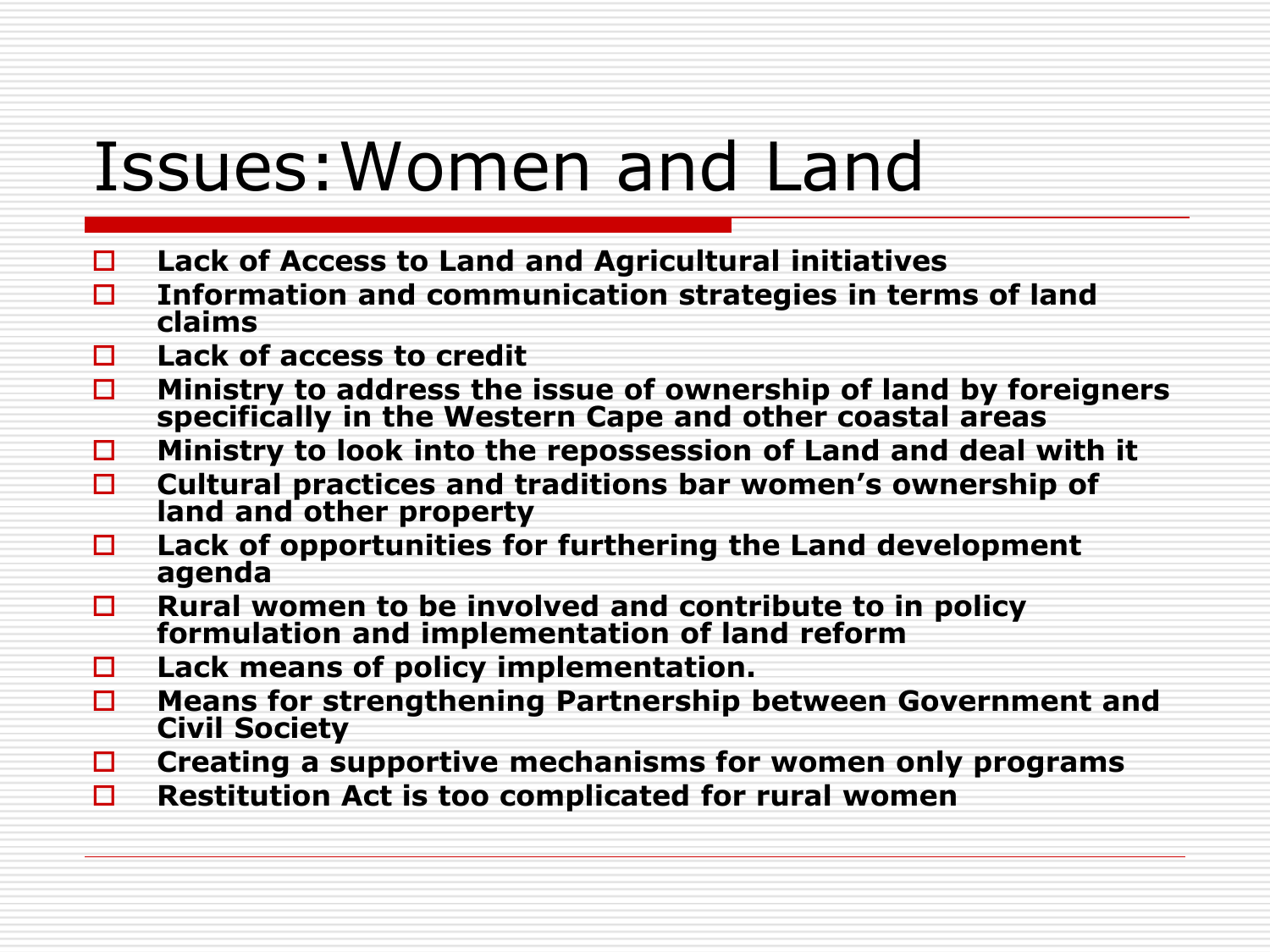# Issues: Women and Food **Security**

- SA women must also take a central and active role in both economy and politics in order to fight poverty
- $\Box$  Infrastructure development to ensure we grow the rural economy, and market access
- $\Box$  Monitor impact
- $\Box$  Encourage projects that ensure access to land
- $\Box$  Creating of jobs for women and unemployed graduates